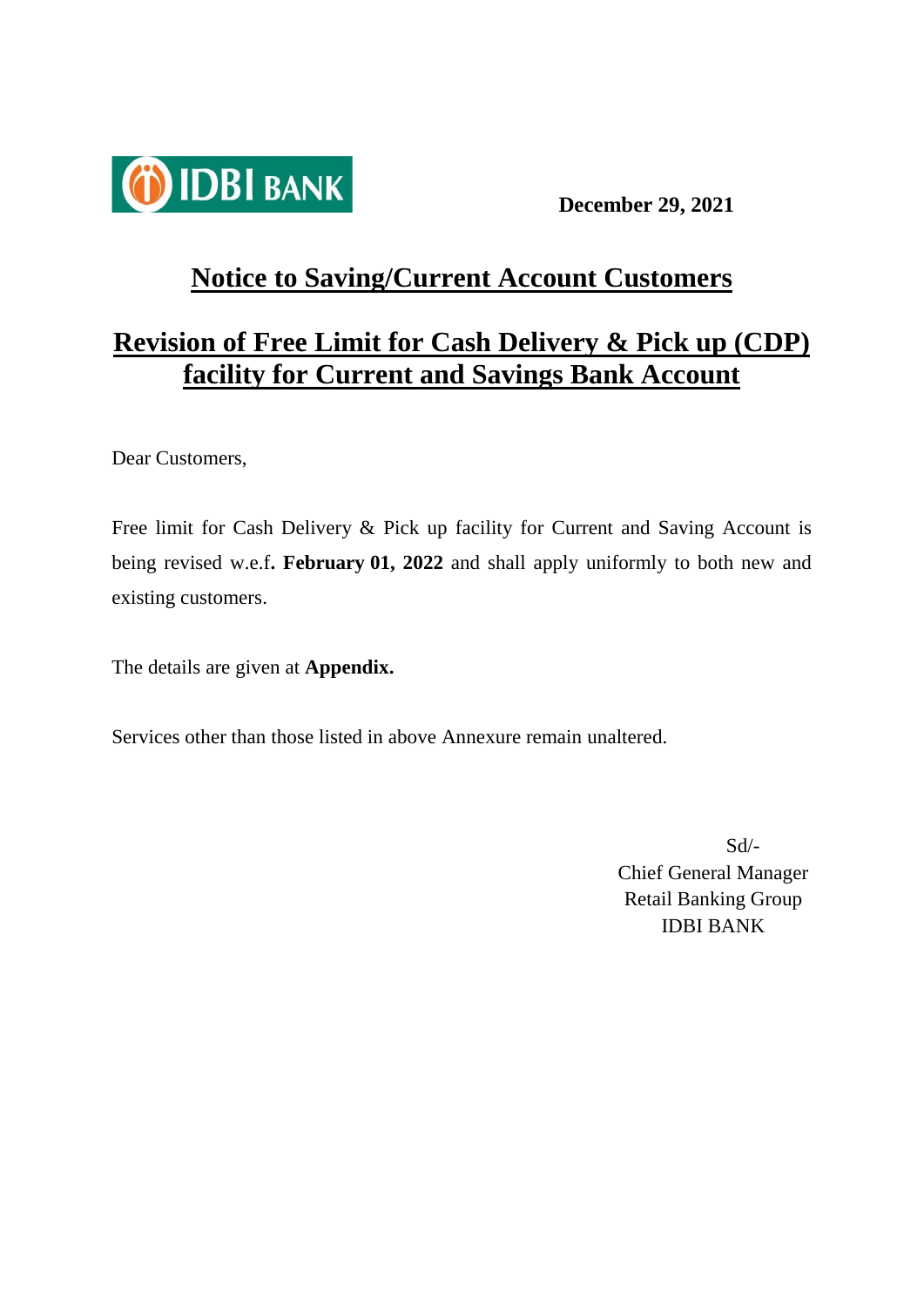# **Appendix**



### **Revision Free Limit for Cash Delivery & Pick up (CDP) facility for Current and Savings Bank Account**

**Modification/ changes for Cash Deposit & Pick-up Facility**

#### **A. Existing & Revised limit placed below:**

| <b>Sr No</b> | <b>Revised Free Limit</b>                                                                                                                                                                                |
|--------------|----------------------------------------------------------------------------------------------------------------------------------------------------------------------------------------------------------|
|              | <b>Charge Matrix applicable to customers with MAB</b>                                                                                                                                                    |
|              | (a) Below <b>Rs. 100 lakh</b> .<br>(b) <b>Rs. 100 lakh</b> $\&$ above but utilizing CDP facility at multi locations or<br>(c) Utilizing CDP facility through dedicated cash van at multiple<br>locations |
| ∩            | Customers maintaining <b>Rs 100 lakh</b> as MAB can avail one delivery or<br>pick up at a single location free daily.                                                                                    |

#### **B. Revised CDP charge structure is placed below as Annexure:**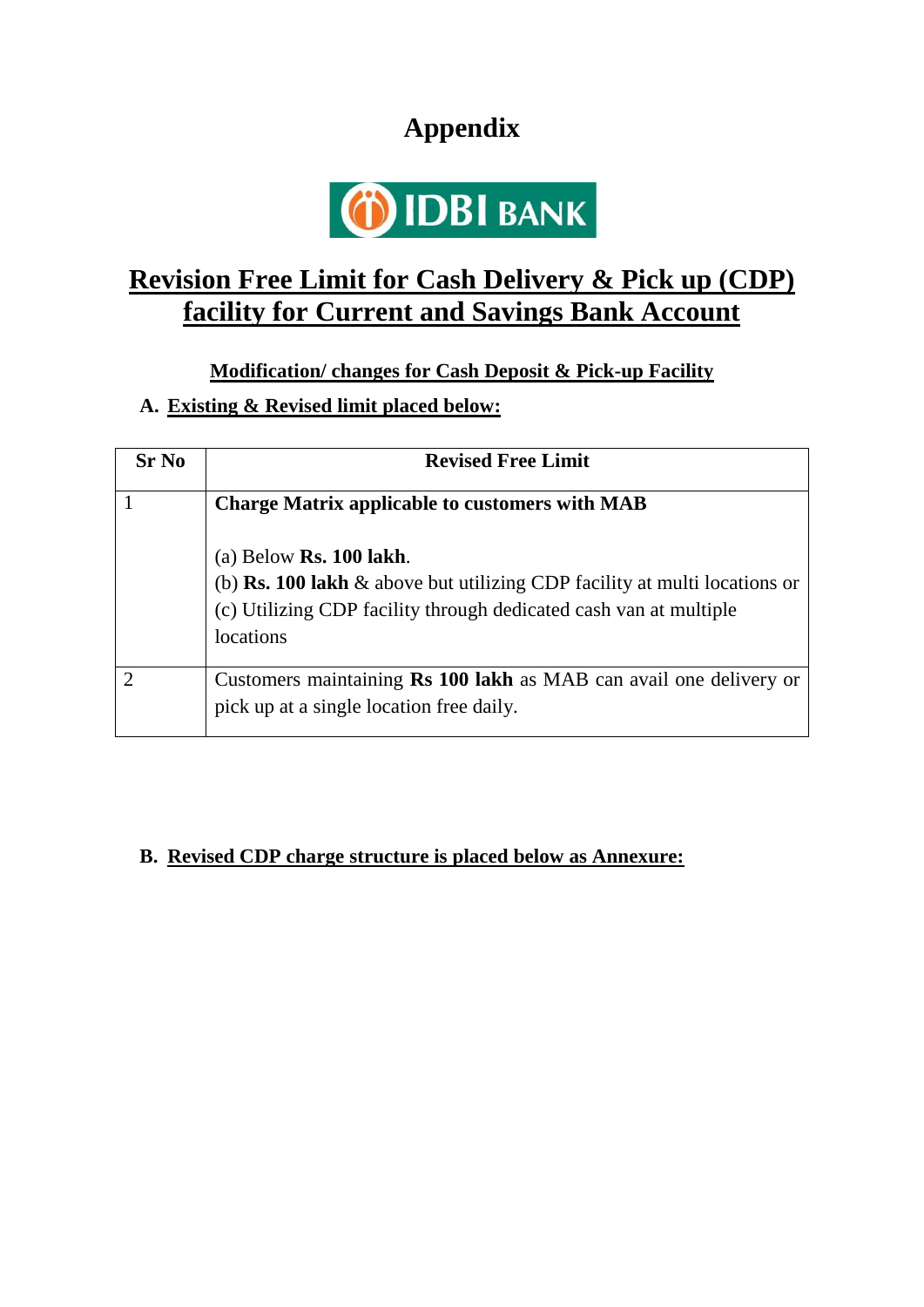### Annexure

| <b>Category I - Dedicated Cash Van</b>                                                |                                     |                  |           |               |  |  |
|---------------------------------------------------------------------------------------|-------------------------------------|------------------|-----------|---------------|--|--|
| From March 1, 2021 Till further notice                                                |                                     |                  |           |               |  |  |
|                                                                                       | Delhi &                             | <b>Bengaluru</b> | Pune      | <b>Nagpur</b> |  |  |
|                                                                                       | Lucknow                             |                  |           |               |  |  |
| a) Large Size Cash Van                                                                | <b>Figures in Rs. Excluding GST</b> |                  |           |               |  |  |
| Large Size DCV for Full Day                                                           | 240750                              | 208650           | 208650    | 208650        |  |  |
| b) Medium Size Cash Van                                                               |                                     |                  |           |               |  |  |
| Full Day                                                                              | 197950                              | 169060           | 169060    | 165850        |  |  |
| Half day $(*)$                                                                        | 181097.5                            | 157504           | 155765.25 | 152742.5      |  |  |
| Van for 2 hours a Day                                                                 | 158734.5                            | 140170           | 140170    | 143112.5      |  |  |
| Cash Van Required for a Day                                                           | 19795                               | 19795            | 19795     | 19795         |  |  |
| Extra Kms beyond agreed time<br>(from Bank to Bank)                                   | 46                                  | 46               | 46        | 46            |  |  |
| Extra Hours (total)                                                                   | 1979.5                              | 1979.5           | 1979.5    | 1979.5        |  |  |
| The Van will be required either in the first half or second half of the day<br>$(*):$ |                                     |                  |           |               |  |  |
| Full day Cash Van - 2000 kms per month / 8 hours per day-6 days a week<br>$(*)$ :     |                                     |                  |           |               |  |  |
| Half day Cash Van - 1000 kms per month / 4 hours per day-6 days a week<br>$(*)$ :     |                                     |                  |           |               |  |  |
| Van for 2 hours - 500 kms per month / 2 hours-6 days a week<br>$(*)$ :                |                                     |                  |           |               |  |  |
| Cash Van for a Day - 80 kms and 8 hours a day<br>$(*)$ :                              |                                     |                  |           |               |  |  |

| <b>Effective from January 1, 2021</b>                                |                                            |                        |                  |  |  |
|----------------------------------------------------------------------|--------------------------------------------|------------------------|------------------|--|--|
| <b>Category I - Dedicated Cash Van</b>                               |                                            |                        |                  |  |  |
| <b>Charge Matrix (plus service tax)</b>                              | <b>Mumbai</b>                              | Kolkata,               | Ahmedabad,       |  |  |
|                                                                      |                                            | <b>Bhubaneswar and</b> | Chennai &        |  |  |
|                                                                      |                                            | Chandigarh             | <b>Hyderabad</b> |  |  |
| a) Large                                                             |                                            |                        |                  |  |  |
| Full Day $(**)$                                                      | 240750                                     | 208650                 | 208650           |  |  |
| b) Medium                                                            |                                            |                        |                  |  |  |
| Full Day (**)                                                        | 176550                                     | 165850                 | 169060           |  |  |
| Half day $(*)$                                                       | 165850                                     | 153545                 | 155685           |  |  |
| Van for 2 hours a Day $(***)$                                        | 153010                                     | 141775                 | 140170           |  |  |
| Cash Van Required for a Day $(****)$                                 | 19795                                      | 19795                  | 19795            |  |  |
| c) Small                                                             |                                            |                        |                  |  |  |
| Full Day                                                             | Discontinued as Cash Van does not meet RBI |                        |                  |  |  |
| Half day $(*)$                                                       | Specifications                             |                        |                  |  |  |
| Cash Van Required for a Day                                          |                                            |                        |                  |  |  |
| Extra Kms beyond agreed time (from Bank to                           | 46                                         | 46                     | 46               |  |  |
| Bank)                                                                |                                            |                        |                  |  |  |
| Extra Hours (total)                                                  | 1979.5                                     | 1979.5                 | 1979.5           |  |  |
| (*): Full day Cash Van - 2000 kms per month / 8 hours per day-       |                                            |                        |                  |  |  |
| The Van will be required either in the first half or second<br>ั**)∙ |                                            |                        |                  |  |  |
| **): Half day Cash Van - 1000 kms per month / 4 hours per            |                                            |                        |                  |  |  |
| $(***)$ : Van for 2 hours - 500 kms per month / 2 hours-6 days a     |                                            |                        |                  |  |  |
| $(****):$ Cash Van for a Day - 80 kms and 8 hours a day              |                                            |                        |                  |  |  |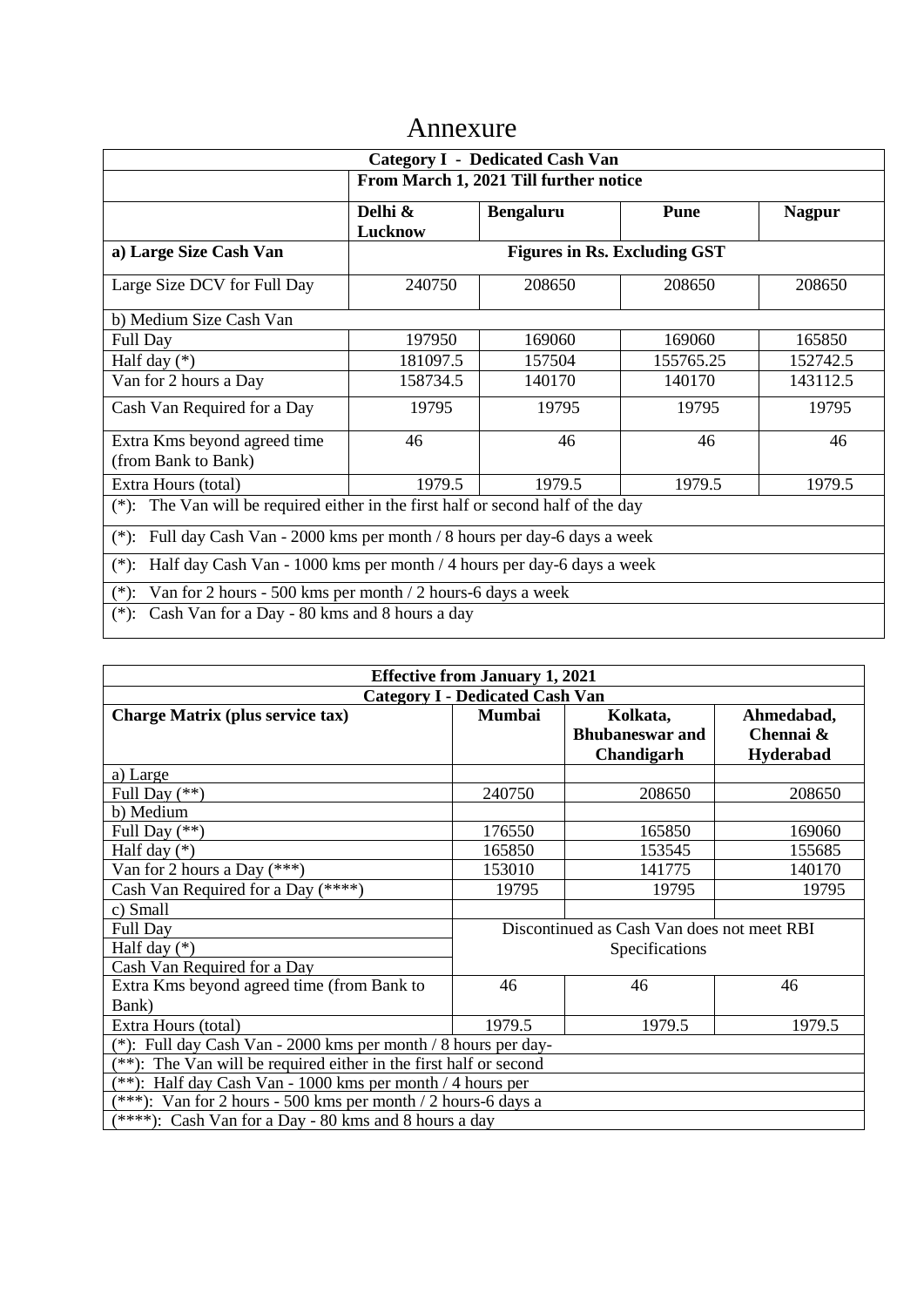| Category II - CMS Services - Other than Dedicated Cash Van (Per Call/Beat) |                                  |  |
|----------------------------------------------------------------------------|----------------------------------|--|
| <b>Service Types and Zone -&gt;&gt;&gt;&gt;&gt;&gt;</b>                    | Bengaluru, Delhi, Nagpur Pune    |  |
|                                                                            | <b>From 01-FEB-2020</b>          |  |
| A) Per call Cash Delivery & Pick-up (to &                                  | Valid upto till further notice   |  |
| from customers)                                                            |                                  |  |
| Per call cost                                                              | Rate per Transit(Rs.)            |  |
| Upto Rs.1Lakh                                                              | 787.5                            |  |
| Rs.1.01 Lakh to Rs. 2.00 Lakh                                              | 892.5                            |  |
| Rs.2.01 Lakh to Rs. 10.00Lakh                                              | 1312.5                           |  |
| Rs.10.01 Lakh to Rs. 50.00Lakh                                             | 2625                             |  |
| Rs.50.01 Lakh to Rs. 1.00 Crs                                              | 3675                             |  |
| Rs.1.01 Crore above to Rs.2 Crore                                          | 5250                             |  |
| Rs.2.01 Crore to Rs.5 Crore                                                | 5775                             |  |
| <b>B)</b> Monthly package cost                                             | Rate per Month Per Customer(Rs.) |  |
| Upto Rs 10 Lakh per pick up                                                | 17325                            |  |
| Upto Rs 20 Lakh per pick up                                                | 29925                            |  |
| Upto Rs 50 Lakh per pick up                                                | 60900                            |  |
| Mode of Transport (Road / Rail)                                            |                                  |  |
| C) INTRA-CITY TRANSIT (Availability -                                      | <b>Rate per Transit(Rs.)</b>     |  |
| Upto Rs.20 Lacs                                                            | 3675                             |  |
| Rs.20.10 Lacs to Rs.50 Lacs                                                | 4725                             |  |
| Rs.50.01 Lacs to Rs.2 Cr                                                   | 5250                             |  |
| Rs.2.01 Cr to Rs.5 Cr                                                      | 5775                             |  |
| D) INTER-CITY TRANSIT (Availability-as                                     | Rate per km.(Rs.)                |  |
| Beyond 75/40 kms as may be applicable                                      | 61.95                            |  |
| (Mode of Transport -Road)                                                  |                                  |  |
| Overnight Halting Charges n(Wherever                                       | 5000                             |  |
| E) CASH PROCESSING & SORTING (For                                          | Rate per 1000 pieces.(Rs.)       |  |
| Cash Processing and Sorting at Vendor's                                    | 126                              |  |
| At Vendor's premises (overnight)                                           |                                  |  |
| <b>F) SUPPORT REQUIRED</b>                                                 |                                  |  |
| Overnight Cash vaulting                                                    | <b>NIL</b>                       |  |
| Daily Reconciliation & MIS Reporting                                       | <b>NIL</b>                       |  |
| Note:                                                                      |                                  |  |

1. Pricing for Per call & Beat pick up is same as mentioned above. Under per call category vendor is supposed to visit customer place only after intimation from Branch/Bank and under Beat pick up vendor has to visit customer place as per the pre defined criteria such as daily/ weekly/ alternate days 2. Under Beat pick up category, Bank is suppose to pay to the vendor minimum slab charges even if no cash has been given by the customer but vendor has attempted pickup.

3. Vendor has to inform to the bank in writing in case of Nil cash pick up by any customer for 6 consecutive working days, in the absence of which Bank is not liable to pay to the vendor for such

pick ups.<br>Pick ups. 1990